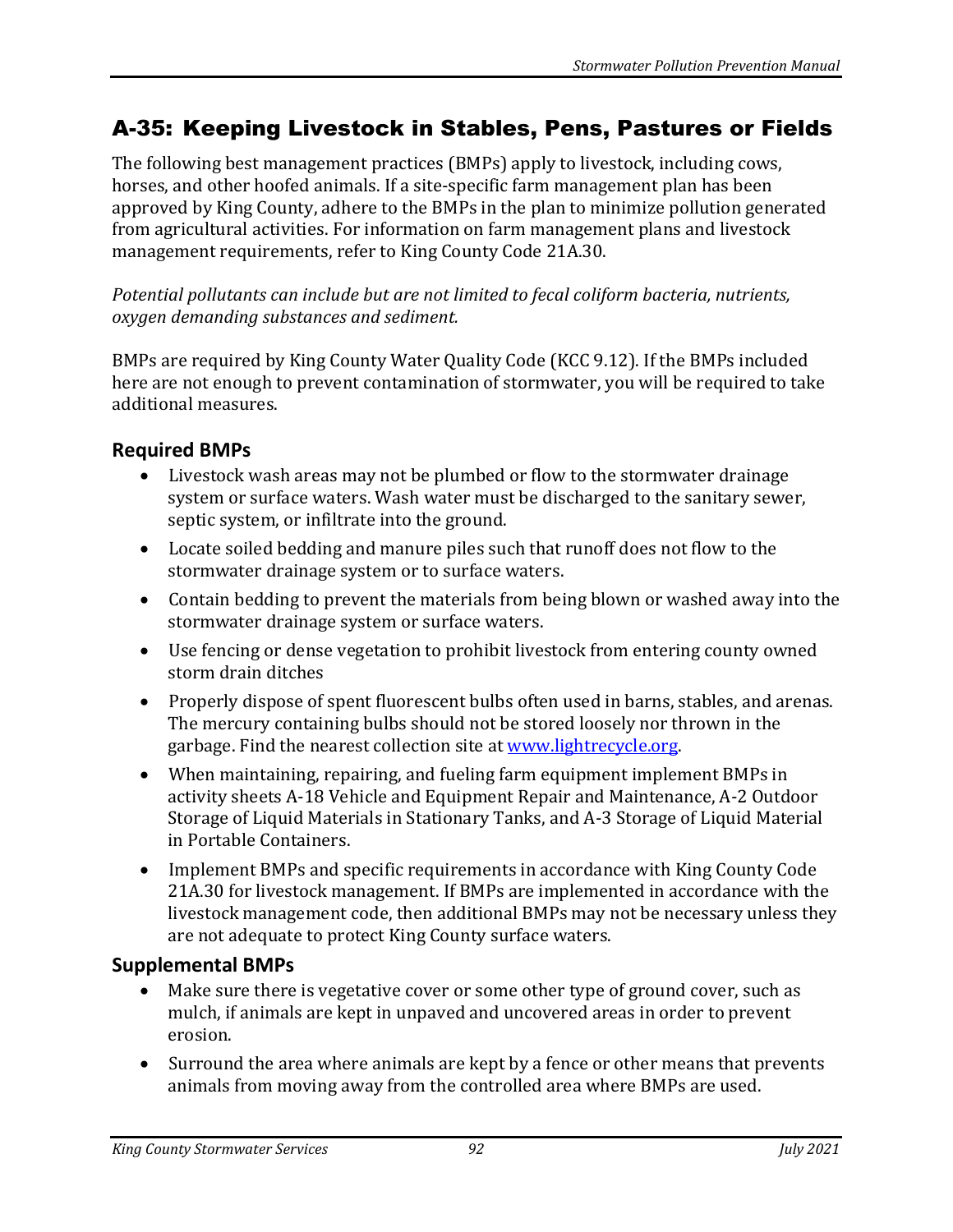### **Technical Assistance**

#### **King Conservation District**

• The King Conservation District can provide technical assistance for the implementation of livestock management BMPs. Personnel are available for site visits and can help prepare farm management plans compliant with King County code.

1107 SW Grady Way, Suite 130 Renton, WA 98057 Telephone: 425-282-1900 Email: district@kingcd.org <http://www.kingcd.org/>

#### **Washington State University Cooperative Extension – King County**

• The Washington State University Cooperative Extension Service offers a variety of educational services designed to promote sensitivity to water quality concerns in relation to agricultural production, livestock management, and small farms.

919 SW Grady Way Suite 120 Renton, WA 98055 Telephone: 206-205-3100 <http://king.wsu.edu/>

#### **Horses for Clean Water**

• Horses for Clean Water offers environmentally sensitive horse keeping education on manure management, pasture management, mowing, composting, and what equipment to use.

7235 Southside Boulevard Nampa, ID 83686 Telephone: 206-909-0225 [http://www.horsesforcleanwater.com](http://www.horsesforcleanwater.com/)

## **Additional Information**

- *Stormwater Pollution Prevention Manual*, Chapter 3: Commercial and Multifamily BMPs
	- o [A-2: Outdoor Storage of Liquid Materials in Stationary Tanks](https://your.kingcounty.gov/dnrp/library/water-and-land/stormwater/stormwater-pollution-prevention-manual/a02-jul21.pdf)
	- o [A-3: Storage of Liquid Material in Portable Containers](https://your.kingcounty.gov/dnrp/library/water-and-land/stormwater/stormwater-pollution-prevention-manual/a03-jul21.pdf)
	- o [A-18: Vehicle and Equipment Repair and Maintenance](https://your.kingcounty.gov/dnrp/library/water-and-land/stormwater/stormwater-pollution-prevention-manual/a18-jul21.pdf)
	- o [A-34: Animal Waste](https://your.kingcounty.gov/dnrp/library/water-and-land/stormwater/stormwater-pollution-prevention-manual/a34-jul21.pdf)
- *Stormwater Pollution Prevention Manual*, Chapter 5: Information Sheets